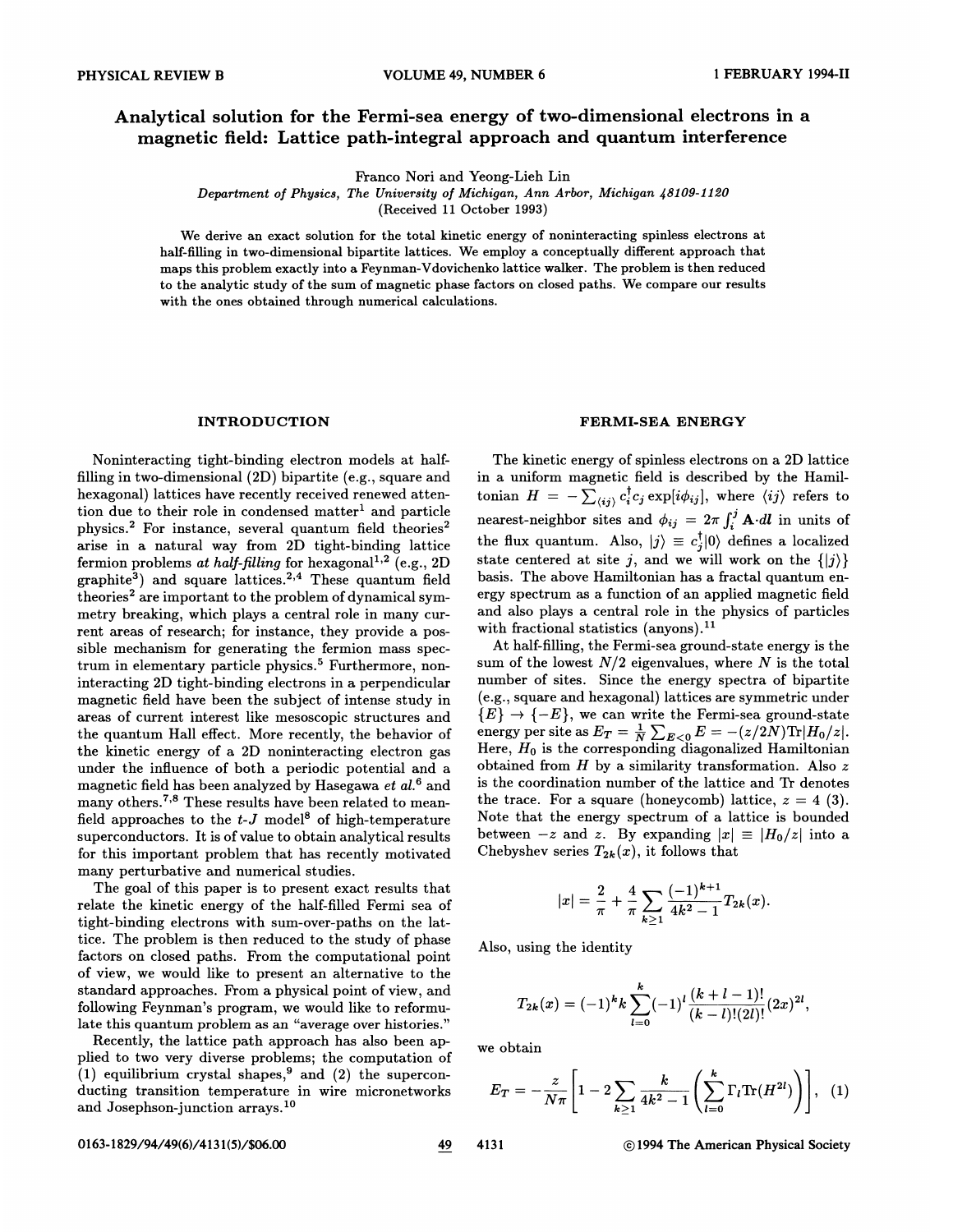$$
\Gamma_l = \left(\frac{-4}{z^2}\right)^l \frac{(k+l-1)!}{(2l)!(k-l)!}
$$

We have replaced  $\text{Tr}(H_0^{2l})$  by  $\text{Tr}(H^{2l})$ , as they are equal to each other.

Now let us examine the term  $\text{Tr}(H^{2l})$  more closely. Assuming periodic boundary conditions on the lattices, we have

$$
\mathrm{Tr}(H^{2l}) = \langle 1|H^{2l}|1\rangle + \langle 2|H^{2l}|2\rangle + \cdots + \langle N|H^{2l}|N\rangle
$$
  
=  $N\langle j|H^{2l}|j\rangle.$  (2)

The Fermi-sea ground-state energy is then exactly given by

$$
E_T(\Phi) = -\frac{z}{\pi} \left[ 1 - 2 \sum_{k \ge 1} \frac{k}{4k^2 - 1} \left( \sum_{l=0}^k \Gamma_l M_{2l}(\Phi) \right) \right], \quad (3)
$$

where  $\Phi$  equals  $2\pi$  times the flux through each lattice plaquette, and  $M_{2l}(\Phi) \equiv \langle j | H^{2l} | j \rangle$  is a moment, or lattice path integral, discussed in more detail below.

We have also studied two additional expansion schemes; one of them using a different set of orthogonal polynomials and the other based on a power series. One of them exploits the expansion of  $|x|$  in terms of Legendre polynomials,  $P_{2k}(x)$ , as

$$
|x|=\frac{1}{2}+\sum_{k\geq 1}\frac{(2k-3)!!}{(2k+2)!!}(4k+1)P_{2k}(x).
$$

After expressing each  $P_{2k}(x)$  in terms of a power series, it is clear that

$$
E_T(\Phi) = -\frac{z}{4} \left[ 1 - 2 \sum_{k \ge 1} \frac{4k+1}{4^k} \frac{(2k-3)!!}{(2k+2)!!} \times \left( \sum_{l=0}^k \Omega_l M_{2l}(\Phi) \right) \right], \qquad (4)
$$

where

$$
\Omega_l = \left(\frac{-1}{z^2}\right)^l \frac{(2k+2l)!}{(2l)!(k-l)!(k+l)!}.
$$

The other scheme starts by rewriting  $E_T$  as follows:

$$
E_T = -\frac{1}{2N} \text{Tr}[(H_0^2)^{1/2}]
$$
  
=  $-\frac{a}{2N} \text{Tr} \left\{ \left[ 1 + \left( -1 + \frac{H_0^2}{a^2} \right) \right]^{1/2} \right\},$ 

where a is a constant to ensure  $|-1 + H_0^2/a^2| < 1$ . In general,  $a = 2\sqrt{2}$  for a square lattice, and  $a = 3/\sqrt{2}$  for a honeycomb lattice. However, for a magnetic fiux near  $1/2$ , we find that  $a = 2$  produces better results for both lattice types, since the energy density vanishes for larger

where values of  $E = 2\sqrt{2}$ . By direct series expansions, we then obtain

$$
E_T(\Phi) = \frac{a}{2} \left[ -1 + \sum_{k \ge 1} \Lambda_k \left( \sum_{l=0}^k \frac{(-1)^l k!}{(k-l)! l!} \frac{1}{a^{2l}} M_{2l}(\Phi) \right) \right]
$$
(5)

with

$$
\Lambda_k = \frac{1}{2^{2k-1}k} \frac{(2k-2)!}{[(k-1)!]^2}.
$$

Among the above three solutions for  $E_T(\Phi)$  [namely, Eqs.  $(3)-(5)$ ], Eq.  $(3)$  gives the best results because of its relatively rapid convergence. We will return to the discussion on their accuracy later.

#### SUM OVER PATHS

is The lattice path integral (or moment) used in this work

$$
M_{2l} \equiv \langle j|H^{2l}|j\rangle = \sum_{\text{All 2D closed paths}} e^{i\Phi_c} , \qquad (6)
$$

where  $\Phi_c/2\pi$  is equal to the net flux enclosed by the directed closed path and 2l is referred as its order. The physical meaning of the above quantum mechanical expectation value is simple. The Hamiltonian  $H$  is applied 2l times to the initial state  $|j\rangle$  localized at site j. This provides enough kinetic energy for the elec-This provides enough kinetic energy for the electron to hop through 2l bonds, reaching the new state  $H^{2l}|j\rangle$  located at the end of the path. The above expectation value is nonzero only when the path ends at the starting site  $j$ . In our problem, quantum interference arises because the phase factors of different closed paths, or separate contributions from the same path, interfere with each other, sometimes producing cancelations in the phases. Therefore, our calculations generalize the Aharonov-Bohm phase factor, obtained by having an electron going around a single fiux-enclosing loop, to the (multiply connected) lattice case.

The basic problem is now reduced to the computation of the lattice path integrals. This is a very difficult task, since each moment involves an enormous number of diferent loops, each one weighted by its corresponding phase factor. We have considerably simplified this calculation by analyzing the symmetries of the problem. In the next few paragraphs, we will list the most important symmetries involved and we will present a few examples of how the method works. Further details, with applications of this method to other problems, will be presented elsewhere.

We will now compute  $M_{2l}$ . We consider a unit spacing for square as weH as graphite lattices and employ the Landau gauge  $\mathbf{A} = (0, Bx)$ . Note that  $M_0$  equals 1 and is independent of the type of lattice. Also, the  $M_{2l}$ 's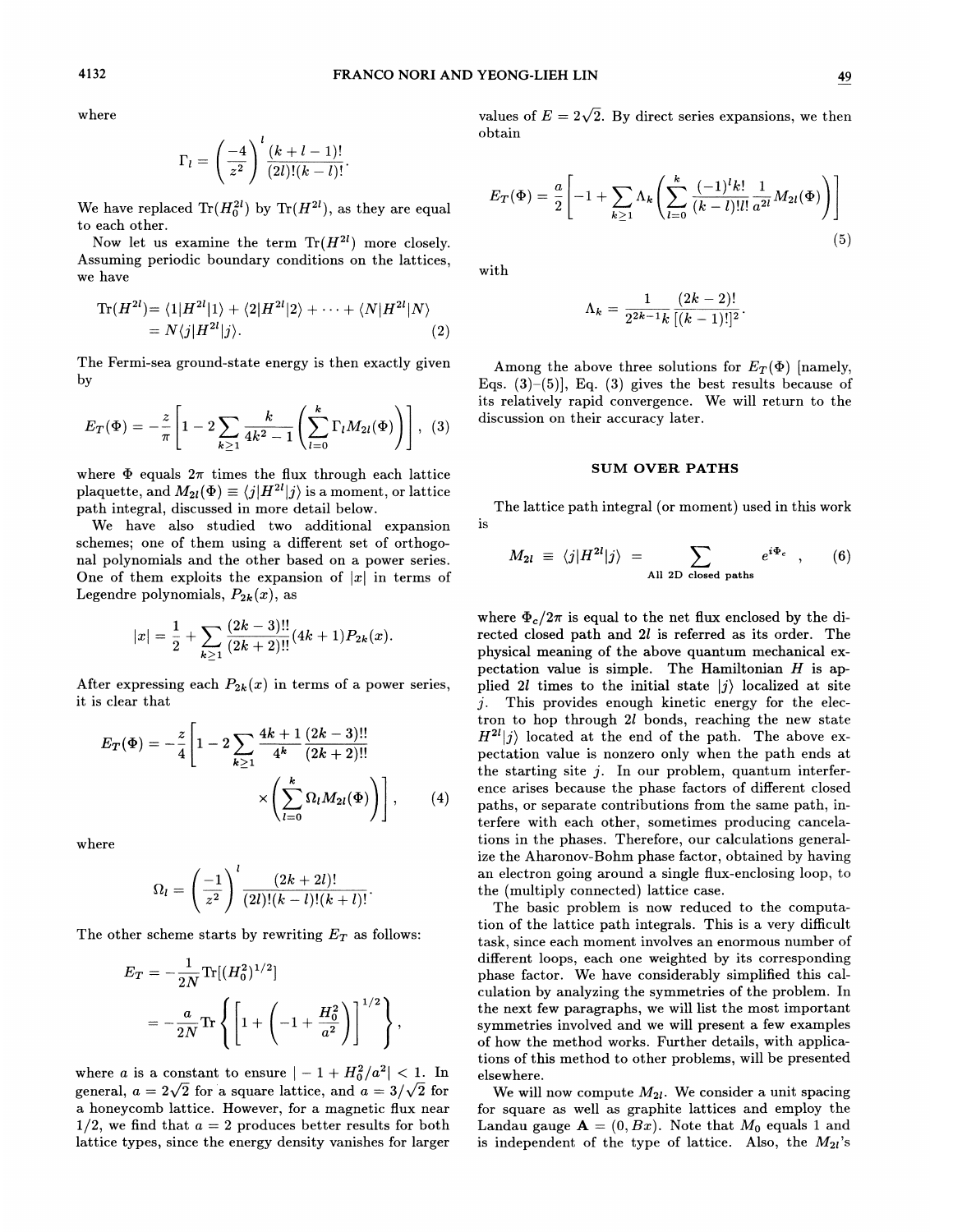are gauge invariant. First let us investigate the square lattice. Writing the coordinates of site j as  $j = (m, n)$ , we define an auxiliary quantity,  $W_r(m, n)$ , which is the sum over all possible paths of  $r$  steps on which an electron may hop from some given site to the site  $(m, n)$ . From the definition of  $W_r(m, n)$ , it is evident that it obeys the recurrence relation

$$
W_{r+1}(m,n) = W_r(m \pm 1, n) + e^{\mp im\Phi} W_r(m, n \pm 1). \tag{7}
$$

Equation (7) states that the site  $(m, n)$  can be reached by taking the  $(r + 1)$ th step from the four nearest-neighbor sites. The factors in front of the  $W_r$ 's account for the presence of the magnetic field. We can construct further recurrence relations successively. For example,

$$
W_{r+2}(m,n) = 4W_r(m,n) + (1 + e^{\pm i\Phi})[e^{im\Phi}W_r(m \pm 1, n-1) + e^{-im\Phi}W_r(m \mp 1, n+1)]
$$
  
+W\_r(m \pm 2, n) + e^{\pm 2im\Phi}W\_r(m,n \mp 2). (8)

Examining the action of the Hamiltonian on the state  $|j\rangle = |m, n\rangle$ , we find that

$$
-H|m,n\rangle = |m \pm 1,n\rangle + e^{\mp im\Phi}|m,n \pm 1\rangle.
$$
 (9)

Hence, by comparing Eq. (7) with Eq. (9), we obtain  $M_{2l}$ which is just the coefficient of  $W_r(m, n)$  in the recurrence relation for  $W_{r+2l}(m, n)$ . This coefficient is obviously the sum over all possible paths which return an electron to its original site  $(m, n)$  after hopping 2l steps. Each path has a phase factor corresponding to the net flux going through the *directed* (e.g.,  $-\Phi_c$  clockwise and  $\Phi_c$ counterclockwise) path.

It is worthwhile to notice the following symmetries when constructing recurrence relations and obtaining  $M_{2l}$ .

(a) The recurrence relation for  $W_{r+l}$  contains only terms  $W_r(m + p, n \pm q)$  and  $W_r(m - p, n \pm q)$  which satisfy the restriction  $p + q = 1, 3, \ldots, l$ , for l odd and =  $0, 2, \ldots, l$ , for l even.

(b) The coefficients in front of the  $W_r$ 's can be factored into two parts. Each multiplicative factor involving coordinate m is always of the form  $e^{\mp i q m \Phi}$ , for  $W_r(m+p, n\pm q)$ and  $W_r(m - p, n \pm q)$ . We shall refer to the rest of the prefactors (the part not involving  $m$ ) as  $C_r$ . For instance,  $C_r(m\pm 1,n-1) = C_r(m\mp 1,n+1) = 1+e^{\pm i\Phi}$  in the above expression [Eq. (8)] for  $W_{r+2}(m, n)$ . These  $C_r$ 's satisfy  $C_r(m+p, n-q) = C_r(m-p, n+q) = C_r(m+q, n-p) =$  $C_r(m-q, n+p)$  and  $C_r(m+p, n+q) = C_r(m-p, n-q)$  $C_r(m+q,n+p) = C_r(m-q, n-p)$ . It can be shown that the latter set becomes equivalent to the former one when  $\Phi \rightarrow -\Phi$  (and vice versa).

(c) To obtain  $M_{2l}$ , it is sufficient to compute the complete recurrence relation for  $W_{r+l}(m, n)$ .

We have computed the path integrals up to  $M_{40}$ . Here we list  $M_2$  through  $M_{10}$ : 4, 28 + 8 cos  $\Phi$ ,  $232 + 144\cos\Phi + 24\cos2\Phi$ ,  $2156 + 2016\cos\Phi +$ 616 cos  $2\Phi + 96$  cos  $3\Phi + 16$  cos  $4\Phi$ ,  $21$   $944 + 26$   $320$  cos  $\Phi$  +  $11080\cos2\Phi + 3120\cos3\Phi + 840\cos4\Phi + 160\cos5\Phi +$ 40 cos 6 $\Phi$ , for  $l = 2, ..., 10$ . Notice that moments with odd orders are always zero because there is no path with an odd number of hops for which the electron may return to the initial site on a bipartite lattice.

We now consider the hexagonal lattice, which consists of two interpenetrating triangular sublattices. Following similar techniques, we have two different formulas for

 $W_{r+1}(m, n)$ . The proper choice between them depends on the sublattice to which the site  $(m, n)$  belongs. However, both choices lead to the same results for the path integrals. These have been computed up to  $M_{60}$ . We list  $M_2$  through  $M_{10}$  here: 3, 15, 87 + 6 cos  $\Phi$ , 543 + 96 cos  $\Phi$ ,  $3543 + 1080 \cos \Phi + 30 \cos 2\Phi$ , for  $l = 2, ..., 10$ .

In general, the path integrals can be analytically computed by hand to any desired order through the techniques discussed above. We have computed by hand the moments up to the 20th order for both square and hexagonal lattices. However, these and the higher-order moments can be most conveniently obtained by using computer symbolic-manipulation software. The correctness of the calculated moments is assured by the consistency of the results obtained by hand and by computer.

### FERMI-SEA ENERGY VALUES AND DISCUSSION

 $\begin{array}{ccc} \mathrm{fy} & \mathrm{(}h \mathrm{)} & \mathrm{c} \mathrm{h} \mathrm{c} \mathrm{d} \mathrm{c} \mathrm{d} \mathrm{c} \mathrm{d} \mathrm{c} \mathrm{d} \mathrm{c} \mathrm{d} \mathrm{c} \mathrm{d} \mathrm{c} \mathrm{d} \mathrm{c} \mathrm{d} \mathrm{c} \mathrm{d} \mathrm{c} \mathrm{d} \mathrm{c} \mathrm{d} \mathrm{c} \mathrm{d} \mathrm{c} \mathrm{d} \mathrm{c} \mathrm{d} \mathrm{c} \mathrm{d} \mathrm{c} \mathrm{d} \mathrm{c} \mathrm{d} \mathrm{c} \mathrm{d} \mathrm{c} \mathrm$ After computing the lattice path integrals, we can now proceed to calculate the kinetic energy of the half-filled Fermi sea. Recall that we have obtained the moments up to  $M_{40}$  ( $M_{60}$ ) for the square (honeycomb) lattice. Therefore, by truncating the series at  $k = 20$  (30) for a square (honeycomb) lattice in Eqs. (3)—(5), we obtain analytic closed-form expressions for the ground-state energy as an explicit function of the magnetic flux. In Table I, we present our results for the Fermi sea energies at various values of the flux by using Eqs. (3) and (4). For the square (hexagonal) lattice, the results are obtained by using the path integrals up to  $M_{20}$ ,  $M_{30}$ , and  $M_{40}$  ( $M_{20}$ ,  $M_{40}$ , and  $M_{60}$ ), respectively. Here, instead of showing the exact numerical expressions (involving, e.g.,  $\pi$ 's and square roots of integers), we present the actual numerical values for easier comparison purposes. It is worthwhile to notice that results obtained by using moments up to  $M_{20}$ are already in excellent agreement with those obtained in Refs. 6 and 7. The values obtained by using higherorder moments are essentially identical. Also Eq. (3) and Eq. (4) produce almost identical results. Although the results obtained from Eq. (5) are not as close as those obtained from Eqs.  $(3)$  and  $(4)$ , they are consistent within  $\pm 0.03.$ 

It should be pointed out here that the tight-binding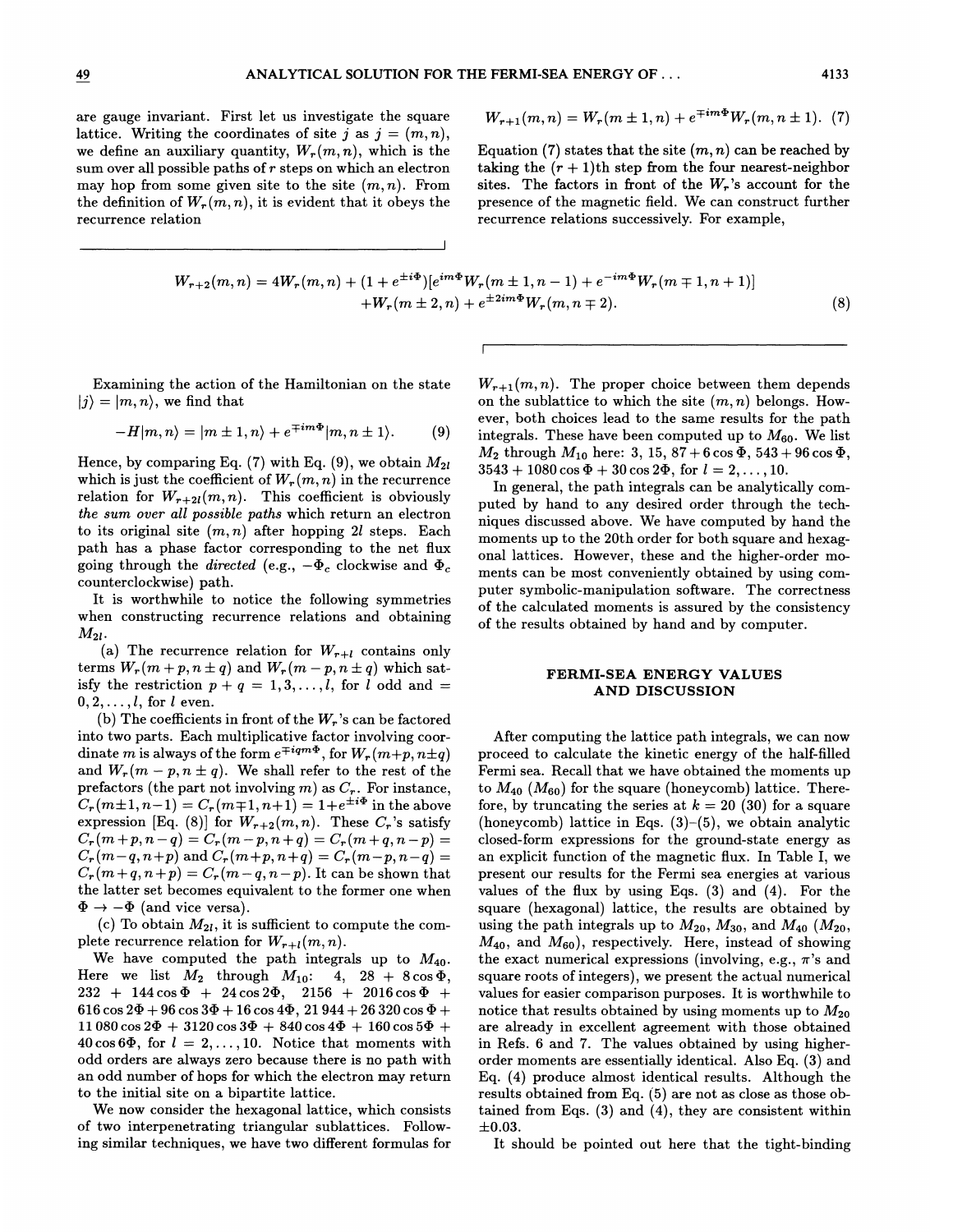TABLE I. Fermi-sea ground-state energies at half-filling for the square and hexagonal lattices and for various values of the flux. The first three (fourth to sixth) rows present results obtained from Eq. (3) [Eq. (4)], i.e., by using a Chebyshev (Legendre) series expansion. The numbers in parentheses indicate the highest order of the path integral used. They are compared with the numerical results (Num.) from Refs. 6 and 7.

| Square lattice    |              |              |              |                   |                       |              |              |
|-------------------|--------------|--------------|--------------|-------------------|-----------------------|--------------|--------------|
| $rac{\Phi}{2\pi}$ | $\bf{0}$     | 1/8          | 1/6          | 1/4               | 1/3                   | 3/8          | 1/2          |
| C(20)             | $-0.8114920$ | $-0.8254256$ | $-0.8288598$ | $-0.8592316$      | $-0.8569940$          | $-0.8801229$ | $-0.9583405$ |
| C(30)             | $-0.8109902$ | $-0.8231301$ | $-0.8347727$ | $-0.8599869$      | $-0.8576158$          | $-0.8775567$ | $-0.9581710$ |
| C(40)             | $-0.8108108$ | $-0.8252121$ | $-0.8361273$ | $-0.8588387$      | $-0.8574827$          | $-0.8774209$ | $-0.9580550$ |
| L(20)             | $-0.8114462$ | $-0.8250180$ | $-0.8286112$ | $-0.8603026$      | $-0.8567193$          | $-0.8799075$ | $-0.9584124$ |
| L(30)             | $-0.8109779$ | $-0.8234147$ | $-0.8348405$ | $-0.8600546$      | $-0.8576395$          | $-0.8777049$ | $-0.9582486$ |
| L(40)             | $-0.8108047$ | $-0.8254116$ | $-0.8362933$ | $-0.8587258$      | $-0.8575003$          | $-0.8774703$ | $-0.9580659$ |
| Num.              | $-0.811$     | $-0.826$     | $-0.835$     | $-0.859$          | $-0.857$              | $-0.880$     | $-0.958$     |
|                   |              |              |              | Hexagonal lattice |                       |              |              |
| $rac{\Phi}{2\pi}$ | $\bf{0}$     |              | 1/4          |                   | 1/3                   |              | 1/2          |
| C(20)             | $-0.7869927$ |              | $-0.7506642$ |                   | $-0.7489389$          |              | $-0.7527022$ |
| C(40)             | $-0.7872330$ |              | $-0.7527290$ |                   | $-0.7506511$          |              | $-0.7538837$ |
| C(60)             | $-0.7872775$ |              | $-0.7530423$ |                   | $-0.7509664$          |              | $-0.7537718$ |
| L(20)             | $-0.7869492$ |              | $-0.7512373$ |                   | $-0.7486450$          |              | $-0.7524125$ |
| L(40)             | $-0.7872308$ |              | $-0.7527266$ |                   | $-0.7506855$          |              | $-0.7537969$ |
| L(60)             | $-0.7872783$ |              | $-0.7530359$ |                   | $-0.7510000$          |              | $-0.7537457$ |
| Num.              | $-0.787$     |              | $-0.753$     |                   | $\boldsymbol{-0.751}$ |              | $-0.754$     |

model  $H$  does not include the diamagnetic energy of the tight-binding orbitals and the reduction of the hopping amplitude by the magnetic field. This issue is outside the scope of this paper. The interested reader can find a very detailed analysis of these points in Ref. 12 and references therein. We also note that an expression for the density of states, in terms of elliptic integrals and obtained through a completely different approach, has been known for some time and used, for instance, in Ref. 7. Also, several groups, $6,7$  including ours, have obtained results by other methods, including purely numerical approaches. Furthermore, different approaches on similar problems have been recently explored.

In conclusion, the theory of electronic diamagnetism in two-dimensional lattices has been studied extensively due to its many applications in very diverse areas of physics. In particular, several computations of the Fermisea energy have recently attracted considerable attention by many workers. We use a conceptually novel approach that maps the problem exactly onto a Feynman-Vdovichenko lattice walker. More specifically, we derive an expression for the Fermi-sea kinetic energy at halffilling, as a function of a uniform perpendicular magnetic field, in terms of the quantum interference originating from the sum over 2D lattice closed paths, each loop weighted by the phase factor corresponding to the net flux enclosed. The energies obtained are essentially identical to the ones obtained through numerical calculations. We have shown that lattice path-integral techniques can be successfully applied to this system and we expect this approach to be applicable to many other electronic problems.

F.N. acknowledges conversations with M. Pernici. This work was supported in part by the NSF Grant No. DMR-90-01502.

- <sup>1</sup> F. D. M. Haldane, Phys. Rev. Lett.  $61$ , 2015 (1988); E. Fradkin, E. Dagotto, and D. Boyanovsky, *ibid.* 57, 2967 (1986); 58, 961(E) (1987).
- $2^{2}$  G. W. Semenoff, Phys. Rev. Lett. 53, 2449 (1984); G. W. Semenoff and L. C. R. Wijewardhana, ibid. 63, 2633 (1989); (unpublished) .
- <sup>3</sup> The 2D hexagonal (graphite or honeycomb) lattice describes the atomic arrangement of carbon atoms in graphite, a highly anisotropic semimetal with a stacking structure of almost independent hexagonal layers, each one with one valence electron per site. Given the double spin degeneracy this means a half-filled band. The electron dynamics is then modeled by a tight-binding model. In this work, we will concentrate on the half-filled band case; thus, the ground state has positive energy states empty, and neg-

ative energy states filled.

- <sup>4</sup> M. P. A. Fisher and E. Fradkin, Nucl. Phys. B 251, 457 (1985).
- <sup>5</sup> E. Farhi and R. Jackiw, Dynamical Symmetry Breaking (World Scientific, Singapore, 1981).
- <sup>6</sup> Y. Hasegawa, P. Lederer, T. M. Rice, and P. Wiegmann, Phys. Rev. Lett. 63, 907 (1989).
- Y. Hasegawa, Y. Hatsugai, M. Kohmoto, and G. Montambaux, Phys. Rev. B 41, 9174 (1990); F. Nori, B. Douqot, and R. Rammal, ibid. 44, 7637 (1991).
- <sup>8</sup> P. Lederer, D. Poilblanc, and T. M. Rice, Phys. Rev. Lett. 63, 1519 (1989); F. Nori, E. Abrahams, and G. Zimanyi, Phys. Rev. B 41, 7277 (1990). For an excellent summary, with further references, see T. M. Rice, in High Temperature Superconductors, edited by K. Bedell et al. (Addison-